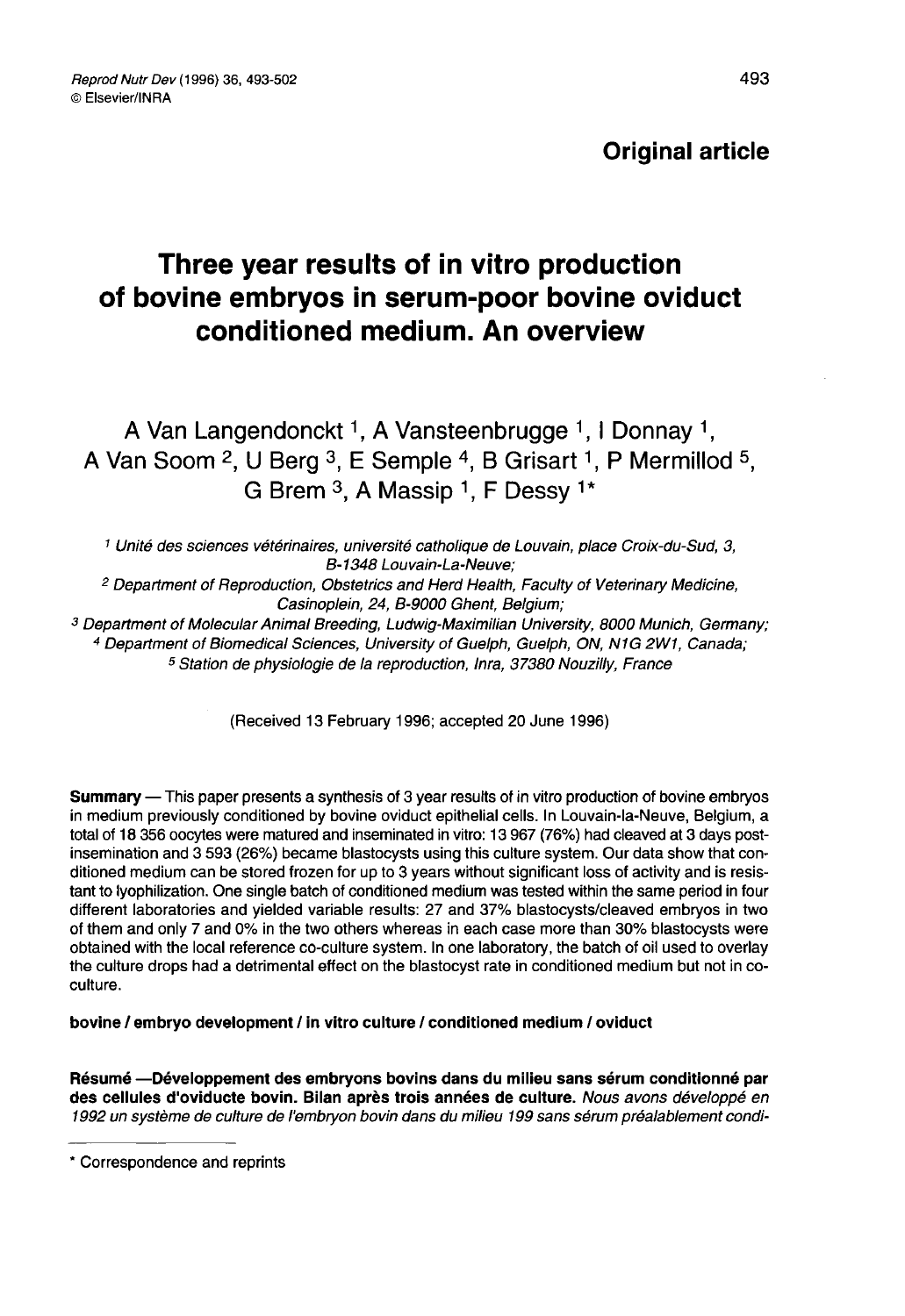tionné par une monocouche de cellules d'oviducte bovin. Ce milieu a été testé comme support de culture dans quatre laboratoires distincts, la stabilité du milieu a été éprouvée, le rendement du système a été évalué par l'utilisation extensive de différents lots de milieux. Un bilan des données récoltées est présenté dans cet article. Nos résultats montrent que ce milieu peut être conservé congelé pendant au moins trois ans sans perte significative de son activité embryotrophe et qu'il résiste à la lyophilisation. Une synthèse des résultats obtenus à Louvain-la-Neuve avec cinq lots différents de milieu conditionné (360 expériences) indique que, sur 18 356 ovocytes récoltés, 13 967 (76 %) se sont clivés dont 3 593 (26 %) ont atteint le stade de blastocyste. Le test d'un même lot de milieu conditionné, au cours de la même période, dans quatre laboratoires différents a donné des résultats divergents : 27 et 37 % de blastocystes/clivés dans deux laboratoires, 7 et 0 % dans les deux autres alors que, dans chaque cas, 30 % de blastocystes avaient été obtenus avec le système de co-colture de référence du laboratoire. Les faibles pourcentages, obtenus dans l'un des laboratoires, peuvent être partiellement expliqués par la toxicité de l'huile utilisée pour recouvrir les gouttes de milieu conditionné ; ce même lot d'huile n'influençant pas le développement en co-culture.

bovin / développement embryonnaire / culture in vitro / milieu conditionné

#### INTRODUCTION

Oviduct epithelial cells are currently used as culture support for bovine embryos either in co-culture or for conditioning of media (for a review see Gordon, 1994). The drawback of these culture systems is that they contain serum which masks the effect of proteins of cellular origin and which might be embryotoxic (M6n6zo, 1983). We therefore conditioned tissue culture medium 199 (TCM 199) with a bovine oviduct epithelial cell (BOEC) monolayer in the absence of serum (Mermillod et al, 1992). This conditioned medium with minimal exogenous protein content (Van Langendonckt et al, 1995) was designed to analyse oviduct secretions and to test their potential effect on embryo development. A similar approach was used by Kobayashi et al (1992) with a serum-free granulosa cell conditioned medium for the culture of bovine embryos and by Liu et al (1995) with human oviduct cell conditioned medium for culturing mouse embryos.

We have shown (Mermillod et al, 1992) that serum-poor BOEC conditioned medium supports early bovine embryo development as well as conditioned medium containing serum, as currently used in other laboratories (Gordon, 1994). Culture conditions were optimized by testing various ratios of embryo

number to culture volume (Ferry et al, 1994). The kinetics of embryo development in this medium were characterized by time lapse microcinematography (Grisart et al, 1994). The quality of blastocysts produced in BOEC conditioned medium was assessed by counting their cell number, testing their survival rate after freezing-thawing, scoring hatching rate and finally by investigating their developmental capacity when they are transferred immediately or after cryopreservation (Massip et al, 1995). Metabolic activity, blastocyst cell number and rates of development of embryos produced by coculture or oviductal conditioned medium were compared (Rieger et al, 1995). Blastocysts produced in conditioned medium had lower cell numbers, developed more slowly and metabolized glucose more precociously than those obtained in co-culture. This indicates that serum-poor BOEC conditioned medium is not the best choice for the production of IVF embryos but should be considered as an experimental tool for the analysis of oviduct secreted factors. A first physicochemical analysis of this medium was performed (Mermillod et al, 1993) and fractionation of putative embryotrophic factors is underway.

In our laboratory, we have routinely used this BOEC conditioned medium for 3 years.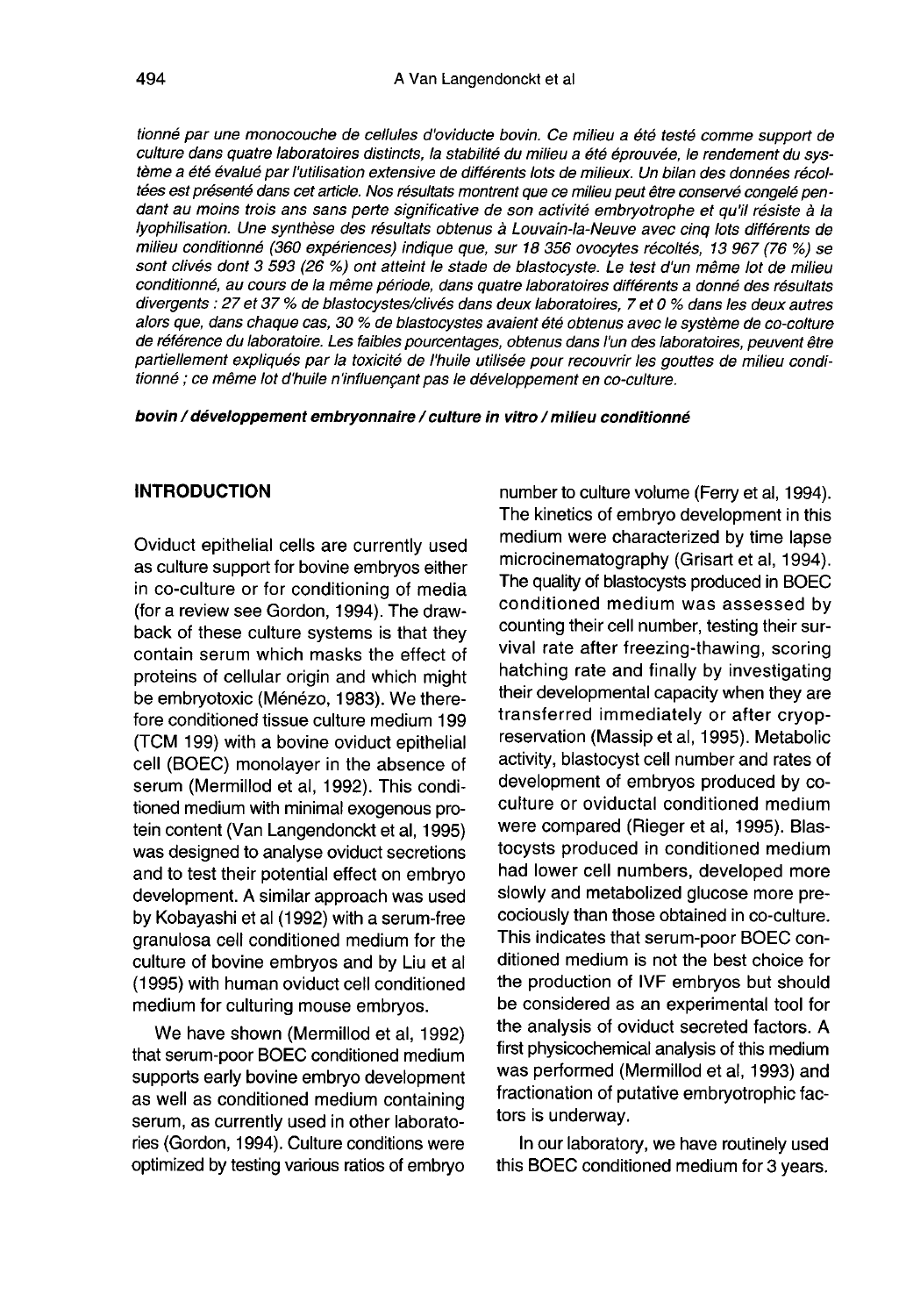Different batches of medium have been analysed within this period in order to evaluate the reproducibility of the culture system. Medium stability has been tested after longterm freezing and after lyophilization. The same batch of conditioned medium has been tested in four different laboratories. In one laboratory, two types of oil were compared as overlay for the culture drops. A summary of these data is presented in this paper.

# MATERIALS AND METHODS

# In vitro maturation and fertilization

Oocytes derived from slaughtered cow ovaries were matured and fertilized in vitro according to the method currently applied in the different laboratories (references cited later). All incubations<br>were performed at 39 °C in 5% CO<sub>2</sub> in humidified air.

In Louvain-la-Neuve, Belgium, the method described by Mermillod et al (1993) was used. Briefly, intact cumulus-oocyte complexes (COCs) were aspirated from small follicles, washed in modified Tyrode's medium (containing 6 mg/mL albumin, 4 mg/mL lactate and 0.11 mg/mL pyruvate [Tyrode albumine lactate pyruvate]) and matured for 24 h in TCM 199 (supplemented with vate [Tyrode albumine lactate pyruvate]) and<br>matured for 24 h in TCM 199 (supplemented with<br>10% FCS, 1 µg/mL β-estradiol, 5 µg/mL pLH and<br>0.5 µg/mL pFSH). Matured oocytes were washed 0.5 µg/mL pFSH). Matured oocytes were washed in TALP and co-incubated for 18 h with 2 x 106 spermatozoa mL $^{-1}$  selected after thawing on a Percoll discontinuous density gradient. Fertilization medium was bicarbonate TALP containing 10 μg/mL heparin sodium salt (167 U/mg, Calbiochem, San Diego, CA, USA).

The method applied in the German laboratory is detailed by Berg and Brem (1989). COCs were recovered by puncture, washed in TCM 199 and matured for 24 h in TCM 199 supplemented with 20% estrus cow serum (ECS), 2 mM sodium pyruvate, 2.9 mM calcium lactate, 10 ug/mL FSH, 60 pg/mL gentamycin, 33.9 mM sodium bicarbonate and 4.43 mM Hepes. Fertilization was performed for 20 h using 10<sup>6</sup> frozen-thawed spermatozoa mL<sup>-1</sup> selected by the swim-up procedure. The fertilization medium was bicarbonate TALP supplemented with 6 mg/mL BSA, 1  $\mu$ M adrenaline, 10 uM hypotaurine and 10 ug/mL heparin.

In Gent, Belgium, the oocytes were matured and fertilized according to the method of Van Soom et al (1992). Intact COCs were recovered by aspiration of small follicles, washed in modified TCM 199 HEPES containing 20% FCS, 0.2 mM sodium pyruvate, 0.4 mM glutamine and 50 ug/mL gentamycin and matured for 24 h in the same medium, bicarbonate buffered and containing 20% ECS instead of FCS. Matured oocytes were washed in HEPES TALP and fertilized for 20-26 h in bicarbonate TALP (containing 20  $\mu$ M penicillamin, 10  $\mu$ M hypotaurine, 1 uM epinephrine, 25 uM heparin) with frozenthawed spermatozoa selected on a Percoll discontinuous gradient.

In Guelph, Canada, maturation and fertilization were performed as described in Xu et al (1992). COCs were recovered after slicing of the ovary, were washed in TCM 199 supplemented with 10% steer serum, 25 mM HEPES, 2.5 mM sodium pyruvate, 1 mM 1-glutamine and matured for 24 h in the same medium. After maturation, oocytes were washed in HEPES TALP and fertilized with glass-wool filtered frozen-thawed sperm in modified TALP containing 20  $\mu$ g/mL heparin.

#### In vitro culture

All the cultures were performed at 39  $^{\circ}$ C in 5%<br>CO<sub>2</sub> in humidified air except in Munich where a<br> $5\%$  CO  $5\%$  C<sub>2</sub> and 90%. N are atmosphere  $CO<sub>2</sub>$  in humidified air except in Munich where a<br>5%  $CO<sub>2</sub>$ , 5%  $O<sub>2</sub>$  and 90%  $N<sub>2</sub>$  gas atmosphere<br>was used.

# Culture in BOEC conditioned medium

Cumulus cells of about 100 fertilized oocytes were removed by vortexing for 2 min in 2 mL PBS. Denuded presumptive zygotes were washed in medium 199 and cultured in droplets of conditioned medium (one embryo per  $\mu L$ ) under paraffin oil (Merck # 7160, Overijse, Belgium) or silicone oil according to the laboratory.

#### Control culture systems

In Louvain-la-Neuve, the culture in TCM 199 conditioned with bovine oviduct cells in the presence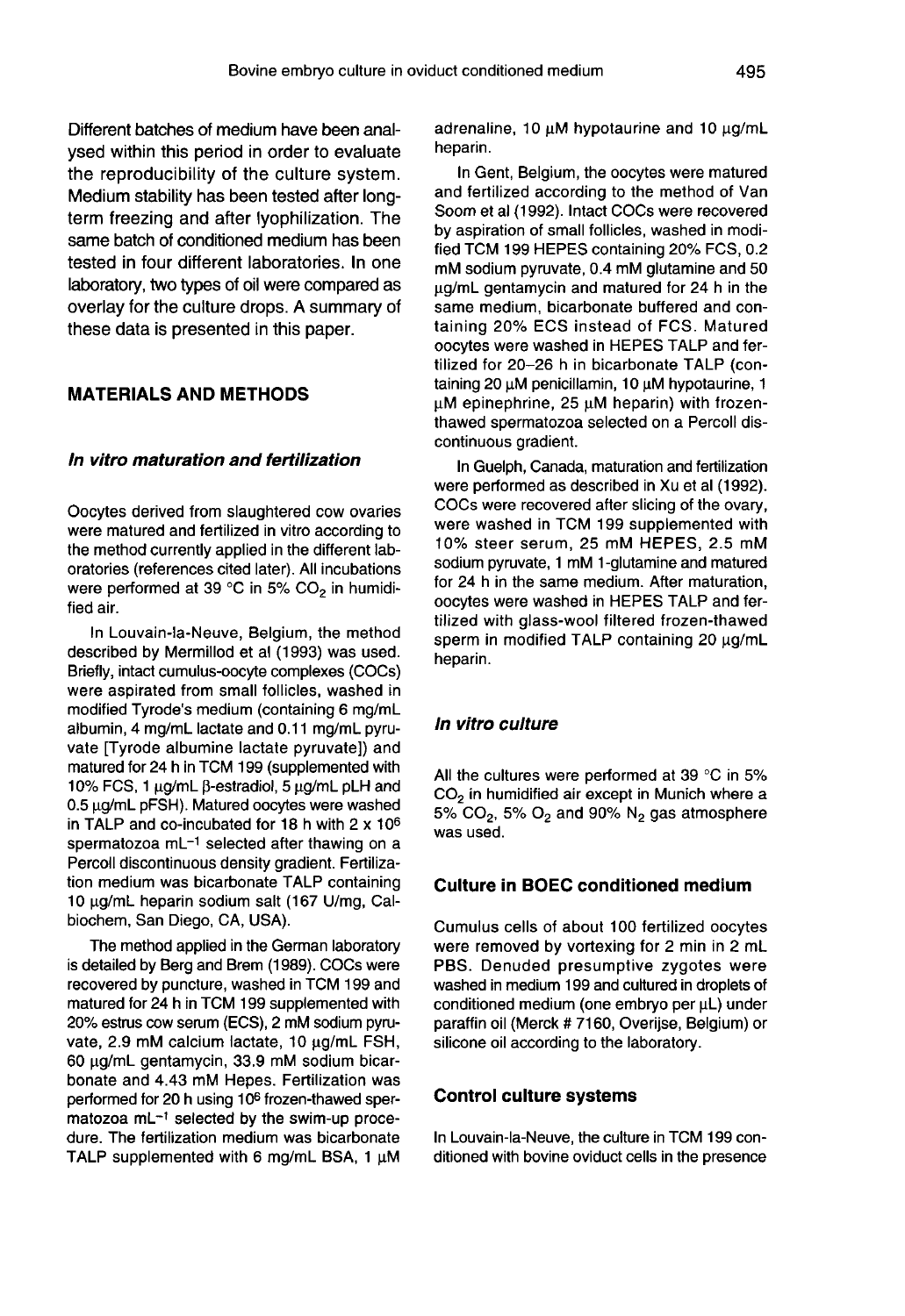of 10% FCS (Eyestone et al, 1991) was used as control.

In Munich, zygotes surrounded by their cumulus were cultured for 3 days in TCM 199 containing 20% ECS; 90 h after fertilization, the embryos were stripped of cumulus cells and further cultured in the same drop (Berg and Brem, 1989). The microdrops were overlaid with paraffin oil and the culture was performed under 5%  $CO<sub>2</sub>$ , 5%  $O<sub>2</sub>$  and 90%  $N<sub>2</sub>$  with maximal humidity.

In Gent, the reference culture system was a co-culture with BOEC in B2 medium supplemented with 10% ECS in microdops under silicone oil (Van Soom et al, 1992).

The Canadian reference culture system (Xu et al, 1992) was a co-culture of denuded zygotes with BOEC under filtered silicone oil in modified 199 medium (supplemented with 10% ECS, 6 mg/mL BSA [fraction V], 5 mM sodium pyruvate and 1 mM 1-glutamine).

#### Evaluation of the culture

The number of cleaved embryos and 5-8 cell stage embryos were counted on day 3 postinsemination (pi) and the number of blastocysts was recorded on days 7, 8 and 9 pi.

# Preparation of BOEC conditioned medium without serum supplement

Conditioned medium was prepared according to Mermillod et al (1993). Oviducts were collected at a local slaughterhouse and transported to the laboratory at a temperature of 4 °C. BOEC were isolated by scraping of the oviduct mucosa with a<br>glass slide and were cultured in 25 cm<sup>2</sup> flasks for 4 days in TCM 199 medium supplemented with 10% FCS. The medium was renewed and the cells adhering to the plastic support were cultured for 2 additional days in serum containing TCM 199, until reaching confluence. The cell monolayer was washed three times with serumfree TCM 199 and cultured for 2 days in this medium. After 2 days, the conditioned medium was collected, centrifuged at 500 g for 10 min and stored at 4 °C. A second and a third 2 day conditioning were performed on the same monolayer. After three medium collections, the three harvests were pooled.

#### Medium storage tests

# Freezing

The usual storage procedure for conditioned medium was freezing at -80 °C. The medium was stored frozen in 1 mL aliquots in 1.5 mL Ependorf tubes. The aliquots were thawed at room temperature and were centrifuged at 2 000 x  $\sigma$  for 10 min just prior to use.

#### Lyophilization

In some experiments, conditioned medium was lyophilized overnight (at  $-10$  °C) in 1 mL aliquots (Leybold-Heraeus GT4 lyophilizator, model TM 220 s2), stored dry at  $-80$  °C and reconstituted with 1 mL of water purified by filtration through a Milli-Q/UF system (Millipore Corporation, New Bedford, MA, USA) and centrifuged just before use. The activity of lyophilized medium was compared with that of untreated medium.

# Effect of oil quality on embryonic development in conditioned media or in co-culture

In this experiment, the effect of paraffin oil (used in Louvain-la-Neuve) and silicone oil (used in Gent) on blastocyst yield was compared under different culture systems. After fertilization, denuded zygotes were assigned at random to three culture conditions: culture in serum-poor BOEC conditioned medium, culture in BOEC conditioned medium containing 10% FCS and coculture with oviduct cells under either silicone oil (Aldrich, #14,615-3, Steinheim, Germany) or paraffin oil (Merck #7160, Overijse, Belgium). The culture was performed in Gent according to the protocol described earlier.

#### Statistical analysis

Differences in the cleavage rate and blastocyst production rate were analysed by the chi-square test  $(P < 0.05)$ , except in the last experiment, which compared the effect of two types of oil, in which data were analysed with logistic regression.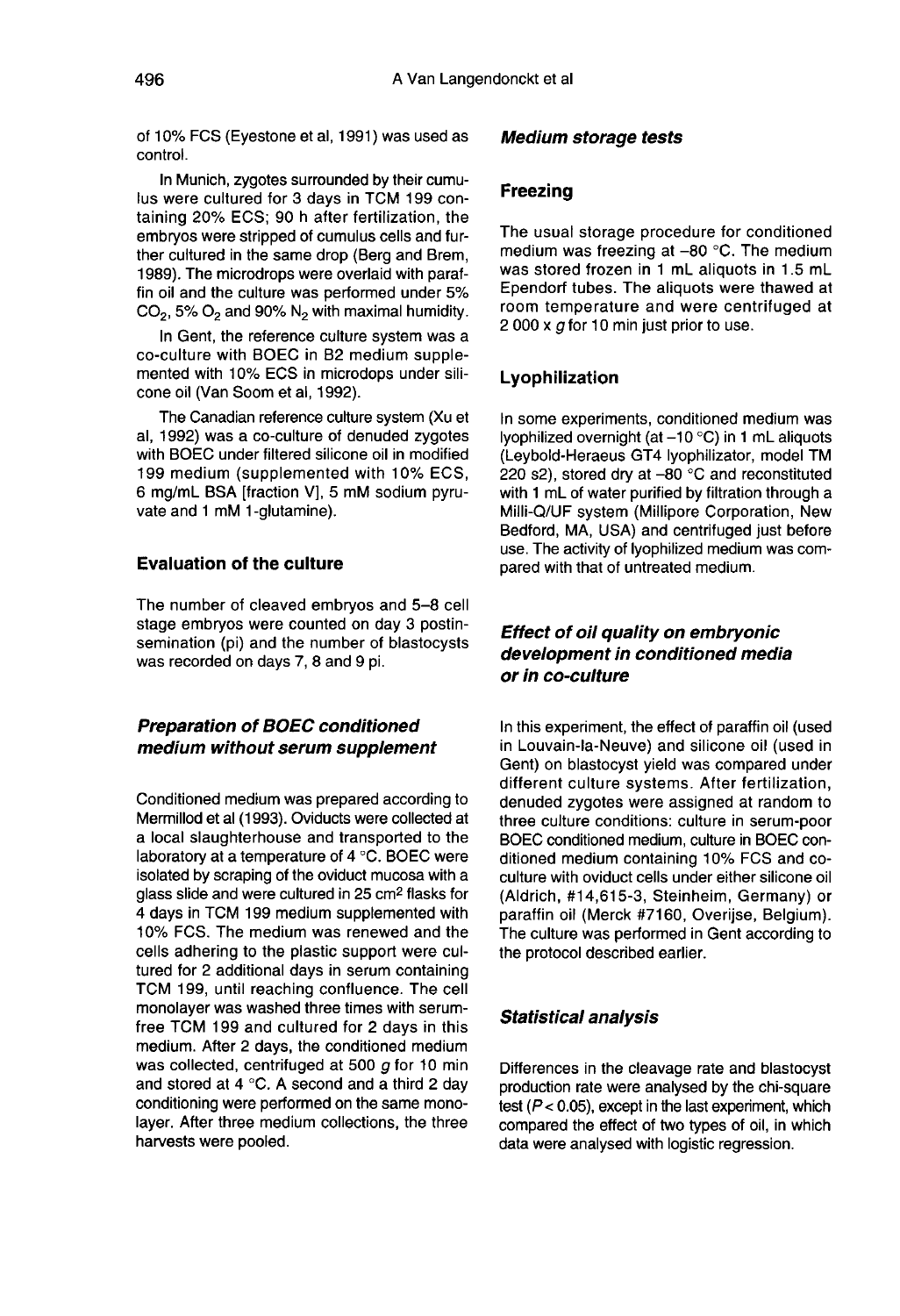# RESULTS

#### Stability of conditioned medium

#### Stability to freezing

Results obtained with one single batch of conditioned medium during the first, second and third year of storage at -80 °C are reported in table I. The mean proportion of cleaved and 5-8 cell stage embryos at 3 days pi and the proportion of blastocysts on day 8 pi did not differ significantly according to the year of medium utilization.

# Stability to lyophilization

Results presented in table II indicate that the cleavage rate (on day 3 pi) and the development to the blastocyst stage (on day 9 pi) were not significantly affected by lyophilization of the conditioned medium.

#### In vitro development in BOEC conditioned medium: test of different medium batches

Five batches of BOEC conditioned medium were extensively tested in the laboratory of Louvain-la-Neuve. A summary of the results obtained in 360 distinct experiments is presented in table III. Only the experiments where an obvious technical problem such as bacterial contamination (phase contrast microscope detection), low fertilization rate (percentage of oocytes with two pronuclei lower than 50%), inappropriate incubator temperature (lower than 38.5 °C or higher than 39.5 °C) occurred were not taken into account (about 5%). Similar developmental rates were obtained with the different batches. On average, 76% of the oocytes cleaved, 51% reached the 5-8 cell stage on day 3 pi and 26% of the cleaved embryos developed into blastocysts.

# In vitro development in BOEC conditioned medium: results obtained in four different laboratories with the same batch of medium

One single batch of conditioned medium (9309 BOss) was tested within a 3 month period in four laboratories: Louvain-la-Neuve, Guelph, Gent and Munich. The oocytes were matured and fertilized with the local protocol, and culture in BOEC conditioned medium was performed according to the protocol of Louvain-la-Neuve. In each case, the culture in the conditioned medium

Table I. Mean developmental rates of bovine embryos in a single batch (9309 BOss) of conditioned medium during the first, second and third year of storage (frozen at -80 °C) in experiments carried out at Louvain-la-Neuve, Belgium,

| Period      | Oocytes collected<br>n | Cleaved/oocytes<br>on day 3<br>n(%) | 5-8 cells/oocytes<br>on day 3<br>n(%) | Blastocysts/cleaved<br>on day 8<br>n(%) |
|-------------|------------------------|-------------------------------------|---------------------------------------|-----------------------------------------|
| First year  | 1824                   | 1 443 (79)                          | 1 037 (57)                            | 347 (24)                                |
| Second year | 1434                   | 1 090 (76)                          | 757 (53)                              | 259 (24)                                |
| Third year  | 1 625                  | 1 251 (77)                          | 790 (49)                              | 327 (26)                                |

Cleavage, 5-8 cell and blastocyst rates do not differ significantly from year to year ( $P > 0.05$ ).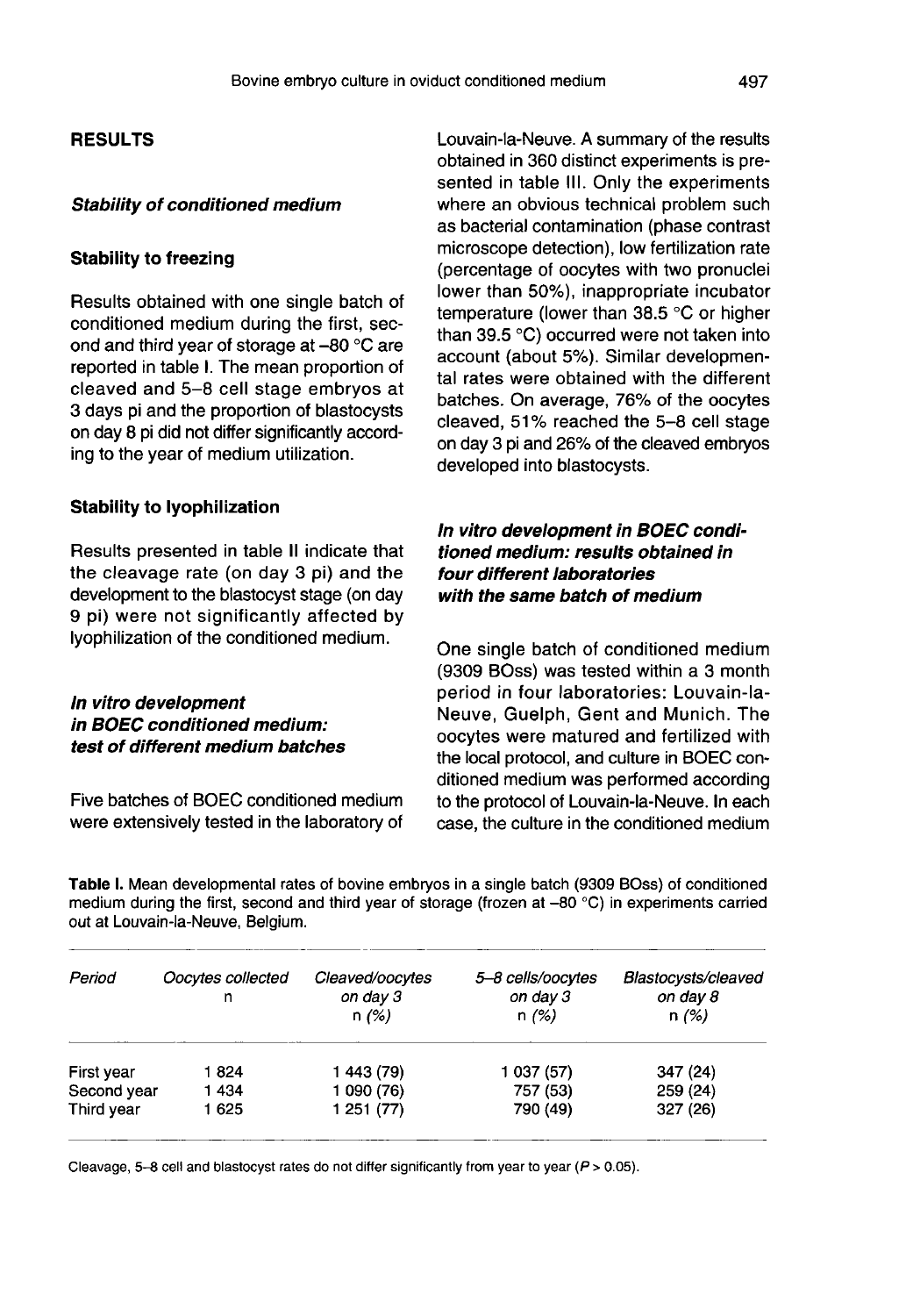| Culture medium                                | Oocytes<br>n | Cleaved/oocytes<br>on day 3<br>n(%) | Blastocysts/cleaved<br>on day 9<br>n(%) |
|-----------------------------------------------|--------------|-------------------------------------|-----------------------------------------|
| Untreated BOEC<br>conditioned medium          | 191          | 160 (84)                            | 52 (33)                                 |
| <b>Lyophilized BOEC</b><br>conditioned medium | 200          | 153 (77)                            | 55 (36)                                 |

Table II. Number and percentage of cleaved embryos on day 3 pi and the expanded blastocyst stage on day 9 pi in untreated and lyophilized BOEC conditioned medium.

Cleaved embryos and blastocyst rates do not differ significantly between untreated and lyophilized conditioned medium  $(P > 0.05)$ .

Table III. Overview of results obtained in Louvain-la-Neuve. Belgium with five different batches of BOEC conditioned medium during a 3 year period.

| Conditioned<br>medium<br>batch no | Oocytes<br>collected<br>n | Cleaved/<br>oocytes<br>on day 3<br>n(%) | 5-8 cells/<br>oocytes<br>on day 3<br>n(%) | Blastocysts/<br>cleaved<br>on day 8<br>n(%) |
|-----------------------------------|---------------------------|-----------------------------------------|-------------------------------------------|---------------------------------------------|
| $ov041$ ss                        | 2420                      | 1 960 (81)                              | 1 379 (57)                                | 459 (23)                                    |
| $ov$ 174 ss                       | 2975                      | 2 142 (72)                              | 1 368 (46)                                | 476 (22)                                    |
| $ov$ 132 ss                       | 6930                      | 5 198 (75)                              | 3465(50)                                  | 1 455 (28)                                  |
| ov 182 ss                         | 4883                      | 3 760 (77)                              | 2 588 (53)                                | 928 (25)                                    |
| 9309 BOss                         | 1 148                     | 907 (79)                                | 585 (51)                                  | 252 (28)                                    |
| Mean                              | 18 356                    | 13 967 (76)                             | 9385(51)                                  | 3593(26)                                    |

No significant difference in cleavage, 5–8 cell stage embryos and blastocyst rates was observed between the different batches  $(P > 0.05)$ .

was compared with the reference culture system of the testing laboratory. Data are shown in table IV. There was no significant difference between the three replicates performed in a given laboratory.

In Guelph, Gent and Munich, the cleavage rate on day 3 pi was not significantly different ( $P > 0.05$ ) between the co-culture and the culture in BOEC conditioned medium.

In these three laboratories, the reference co-culture system yielded more than 30% blastocyst/cleaved embryos. The culture in the conditioned medium yielded similar blastocyst percentage as for the co-culture in Munich but a very poor blastocyst rate as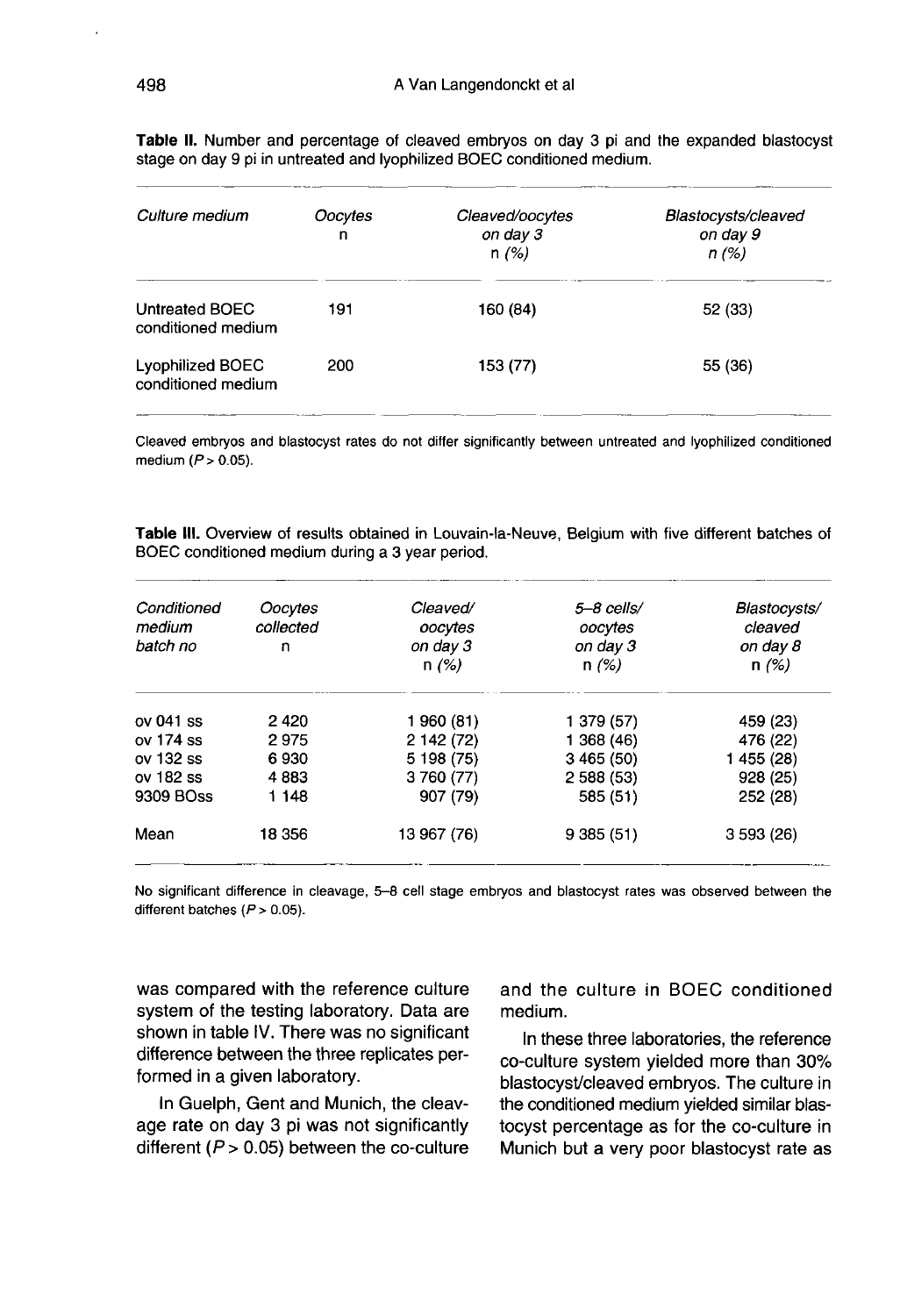Table IV. Yields obtained in four different laboratories using oviduct conditioned medium without serum supplement compared to an internal co-culture control. Besults are expressed as percentage of cleavage at 3 days pi and % blastocysts/cleaved embryos at 8 days pi.

| Culture system *                | Oocytes<br>n | Cleaved<br>on day 3<br>n(%) | Blastocysts/cleaved<br>on day 8<br>n(%) |
|---------------------------------|--------------|-----------------------------|-----------------------------------------|
| Louvain-la-Neuve                |              |                             |                                         |
| <b>BOEC</b> conditioned medium  | 110          | 84 (76)                     | 23 (27)                                 |
| BOEC conditioned medium + serum | 117          | 88 (75)                     | 26 (30)                                 |
| Guelph                          |              |                             |                                         |
| BOEC conditioned medium         | 691          | 391 (57)                    | 28(7)                                   |
| Oviduct cell co-culture         | 750          | 339 (45)                    | 112 (33)                                |
| Gent                            |              |                             |                                         |
| <b>BOEC</b> conditioned medium  | 96           | 73 (76)                     | 0(0)                                    |
| Oviduct cell co-culture         | 93           | 76 (82)                     | 24 (32)                                 |
| Munich                          |              |                             |                                         |
| <b>BOEC</b> conditioned medium  | 210          | 166 (79)                    | 61 (37)                                 |
| Granulosa cell co-culture       | 185          | 139 (75)                    | 66 (47)                                 |

\* Cultures were performed at 39 °C in 5% CO<sub>2</sub> in humidified air except in Munich where embryos were cultured under 5% CO<sub>2</sub>, 5% O<sub>2</sub> and 90% N<sub>2</sub>. In each laboratory, three series of experiments were performed. No significant difference was observed between the replicates for each laboratory ( $P > 0.05$ ).

compared to the control co-culture in Gent and Guelph.

# Effect of oil quality on embryonic development in conditioned media or in co-culture

The results shown in table V indicate that silicone oil used in combination with both conditioned media had a detrimental effect on bovine blastocyst formation  $(P < 0.001)$ as compared with paraffin oil but had no significant influence when used in combination with co-culture ( $P = 0.95$ ).

# **DISCUSSION**

There are several reports on in vitro bovine embryo production (for a review see Gordon, 1994), but few data on large-scale embryo production are available except for some reports on commercial bovine embryo yields (Lu and Polge, 1992; Hasler et al, 1995). The present paper gives an overview of the results of culture in serum-poor bovine oviduct conditioned medium, designed for the detection of cell-secreted embryotrophic factors (Mermillod et al, 1993) and examines the applicability of this embryo culture system in four different laboratories.

Our results show that serum-poor BOEC conditioned medium can be stored frozen or lyophilized at -80 °C and may be used for up to 3 years without significant loss of activity. This makes this culture system especially convenient since medium can be prepared in large uniform quantities (up to 200 mL from an oviduct pair, sufficient for 200 embryo cultures) unlike primary co-cul-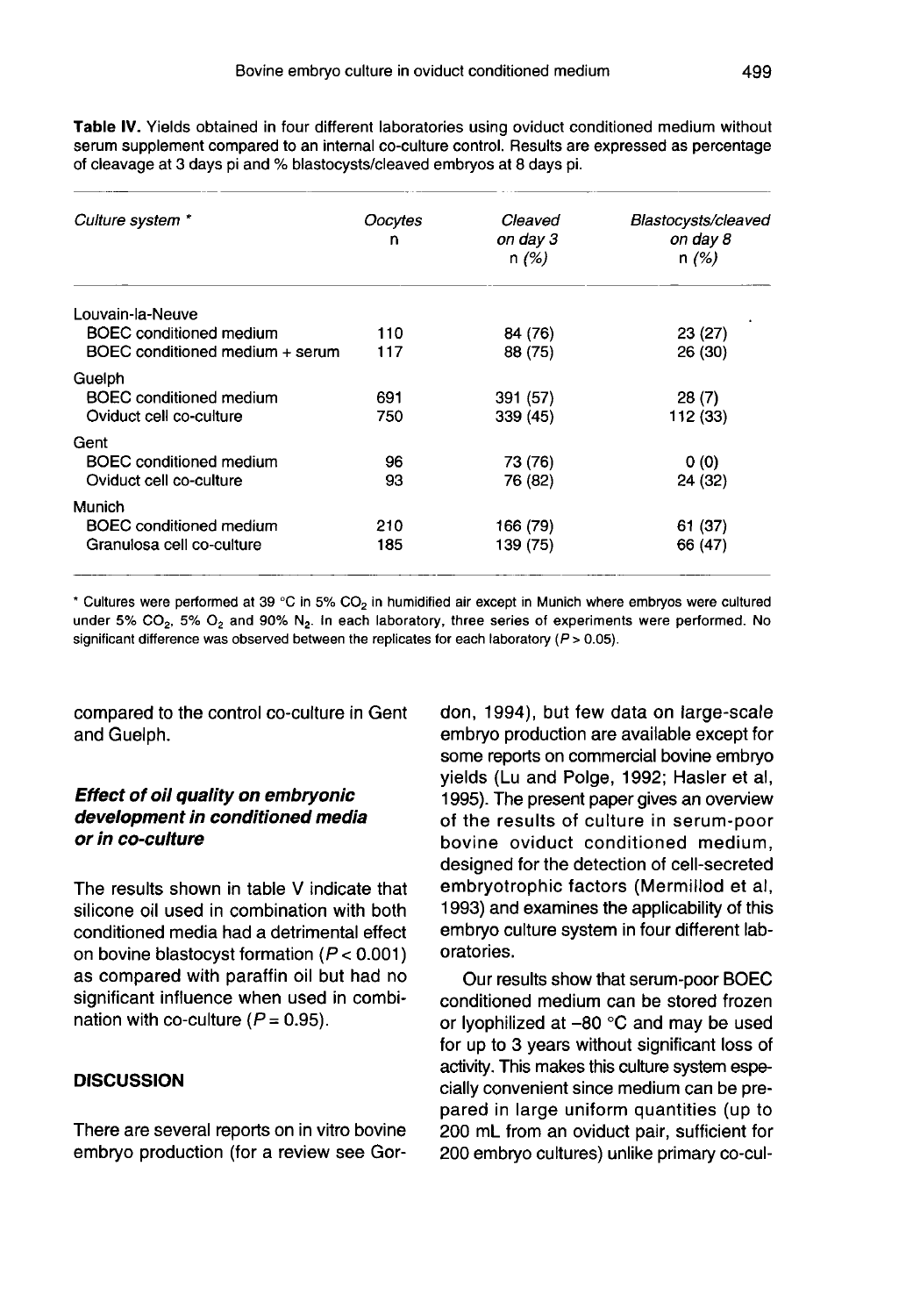| Culture system         | Oil      | Oocytes<br>n | Cleaved<br>on day 3<br>n(%) | Blastocysts/cleaved<br>on day 9<br>n(%) |
|------------------------|----------|--------------|-----------------------------|-----------------------------------------|
| <b>BOEC CM</b>         | Silicone | 147          | 118 (80)                    | 1 (1)                                   |
| BOEC CM                | Paraffin | 156          | 114 (73)                    | 9(8)                                    |
| BOEC CM + FCS          | Silicone | 152          | 116 (76)                    | 3(3)                                    |
| BOEC $CM + FCS$        | Paraffin | 153          | 118 (77)                    | 37(31)                                  |
| <b>BOEC</b> co-culture | Silicone | 253          | 187 (74)                    | 51(27)                                  |
| BOEC co-culture        | Paraffin | 166          | 118 (71)                    | 37 (31)                                 |

Table V. Effect of oil type and culture system on in vitro embryo production.

Experiments were carried out at Gent, Belgium. Data were analysed with logistic regression (see Results).

ture where an oviduct cell culture must be initiated for each batch of embryos. Freezing is the most commonly used method of storage for conditioned medium. Eyestone et al (1991) have shown that BOEC conditioned medium containing 10% FCS remains stable after a single cycle of freezing and thawing. The present study demonstrates that serumpoor BOEC conditioned medium is also stable upon freezing without any additives and can be stored for years in this way despite its low protein content (30 μg protein/mL, Van Langendonckt et al, 1995). Lyophilization can also be used for conditioned medium preservation which might be especially convenient for transport. This indicates that factors responsible for the embryotrophic activity of conditioned medium are not destroyed by lyophilization treatment or by freezing in aqueous solution, a property which will facilitate their analysis.

The culture in the serum-poor bovine oviduct conditioned medium yielded an overall blastocyst production rate of 26% blastocysts/cleaved embryos in 360 experiments performed in the laboratory where the culture system was established. Comparison of developmental rates obtained with the same batch of conditioned medium in three exter-

nal laboratories yielded divergent results: in two laboratories where co-culture yielded blastocyst rates of more than 30%, very low rates were obtained with serum-poor BOEC conditioned medium whereas in another laboratory, results were similar between the co-culture and the conditioned medium. One explanation for this discrepancy could be that embryos cultured in conditioned medium were not protected by the presence of somatic cells and/or serum and therefore could be more sensitive to toxic factors or adverse physicochemical conditions than those co-cultured with oviduct or granulosa cells. Several lines of evidence, as reviewed by Bavister (1995), support the idea that cells and serum may favour embryo development by protecting the embryo against the deleterious effect of oxygen and heavy metals. This hypothesis may hold true under our culture conditions since an atmospheric oxygen concentration was used in three laboratories. This concentration seems to be unfavourable for bovine embryos when cultured without cells (Voelkel and Hu, 1992). This may explain why the best results were obtained in Munich where serum-poor conditioned medium was used in combination with 5%  $O_2$ .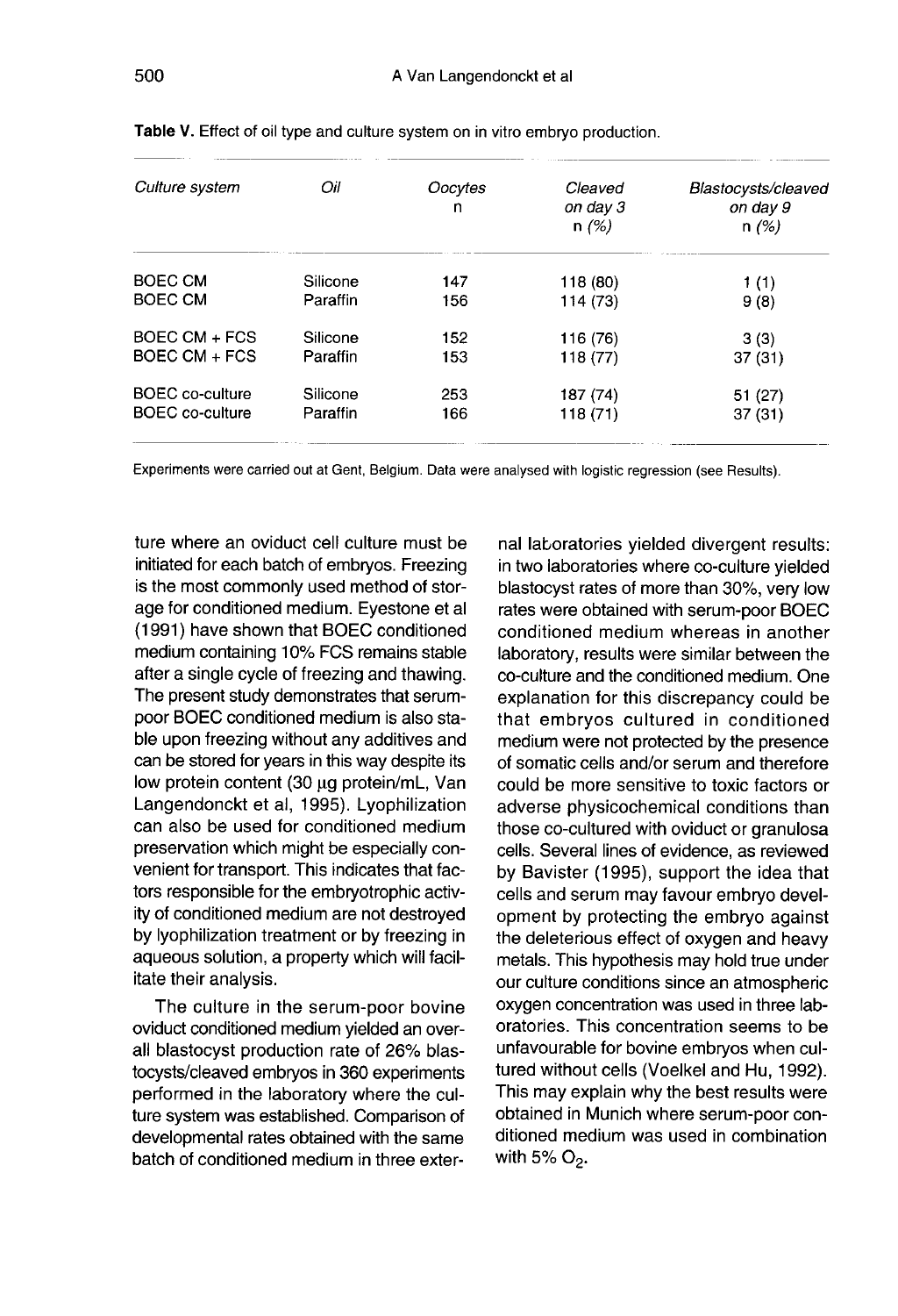Another potentially detrimental component for the embryos cultured in conditioned medium but not for those co-cultured with oviduct cells is the oil overlaying the culture drops. The lower results obtained in both the Gent and Guelph laboratories may be partially explained by the use of silicone oil which was shown in a separate experiment to have negative effects when used in cultures with conditioned medium. Oil can probably release toxic factors into the culture medium and can also alter the composition of culture media by absorbing lipids (Miller and Pursel, 1987). Since oviduct cells continue to produce lipids in culture (Henault and Killian, 1993), this may explain the lack of blastocyst inhibition observed when silicone oil was used in combination with oviduct co-culture. Divergent culture results from different laboratories might also reflect differences in zygote quality (due to the oocyte quality and to the maturation and fertilization procedures) or may be due to the source of chemicals, water or culture dishes which may also be toxic (Bavister, 1995). Unfavourable ambient conditions may have been a factor in the relatively low results obtained in Guelph, where shortly after these experiments were completed, the control co-culture system also collapsed during a particularly cold winter season. Quality controls (eg, media, serum, hormone testing) are critical for accurate and reproducible data in IVF programs (Schiewe et al, 1990) and are applied in the laboratories involved in the present study. However, despite these precautions, our data seem to indicate that conditions optimized for one culture system can be inadequate for another.

The main conclusion that can be drawn from this report is that a culture system (using serum-poor BOEC conditioned medium) which was shown to yield reproducible development rate over a long period in a given laboratory can yield divergent results in other laboratories.

#### ACKNOWLEDGMENTS

This work was supported by a grant from the 'Ministère de l'Agriculture de la Région Wallone de Belgique', by grant no BIO2-CT92-0067 from the Biotechnology program of the EU, and by the Natural Science and Engineering Research Council of Canada.

#### **REFERENCES**

- Bavister BD (1995) Culture of preimplantation embryos: facts and artifacts. Hum Reprod Update 1, 91-148
- Berg U, Brem G (1989) In vitro production of bovine blastocysts by in vitro maturation and fertilization of oocytes and subsequent in vitro culture. Zuchthyg 24, 134-139
- Eyestone WH, Jones JM, First NL (1991) Some factors affecting the efficacy of oviduct tissue-conditioned medium for the culture of early bovine embryos. J Reprod Fertil 92, 59-64
- Ferry L, Mermillod P, Massip A, Dessy F (1994) Bovine embryos cultured in serum-poor oviduct-conditioned medium need cooperation to reach the blastocyst stage. Theriogenology 42, 445-453
- Gordon I (1994) Laboratory Production of Cattle Embryos (J Persley, ed), CAB International
- Grisart B, Massip A, Dessy F (1994) Cinematographic analysis of bovine embryo development in serumfree oviduct-conditioned medium. J Reprod Fertil 101, 257-264
- Hasler JF, Henderson WB, Hurtgen PJ, Jin ZQ, McCauley AD, Mower SA, Neely B, Shuey LS, Stokes JE, Trimmer SA (1995) Production, freezing and transfer of bovine IVF embryos and subsequent calving results. Theriogenology 43, 141-152
- Henault MA, Killian GJ (1993) Synthesis and secretion of lipids by bovine oviduct mucosal explants. J Reprod Fertil98, 431-438
- Kobayashi K, Takagi Y, Satoh T, Hoshi H, Oikawa T (1992) Development of early bovine embryos to the blastocyst stage in serum-free conditioned medium from bovine granulosa cells. In Vitro Cell Dev Biol 28, 255-259
- Liu LPS, Chan STH, Ho PC, Yeung WSB (1995) Human oviductal cells produce high molecular weight factor(s) that improves the development of mouse embryos. Hum Reprod 10, 2781-2786
- Lu KH, Polge C (1992) A summary of two-years' results in large scale in vitro bovine embryo production. In: Proceedings of the 12th International Congress on Animal Reproduction, The Hague, the Netherlands, 3, 1315-1317